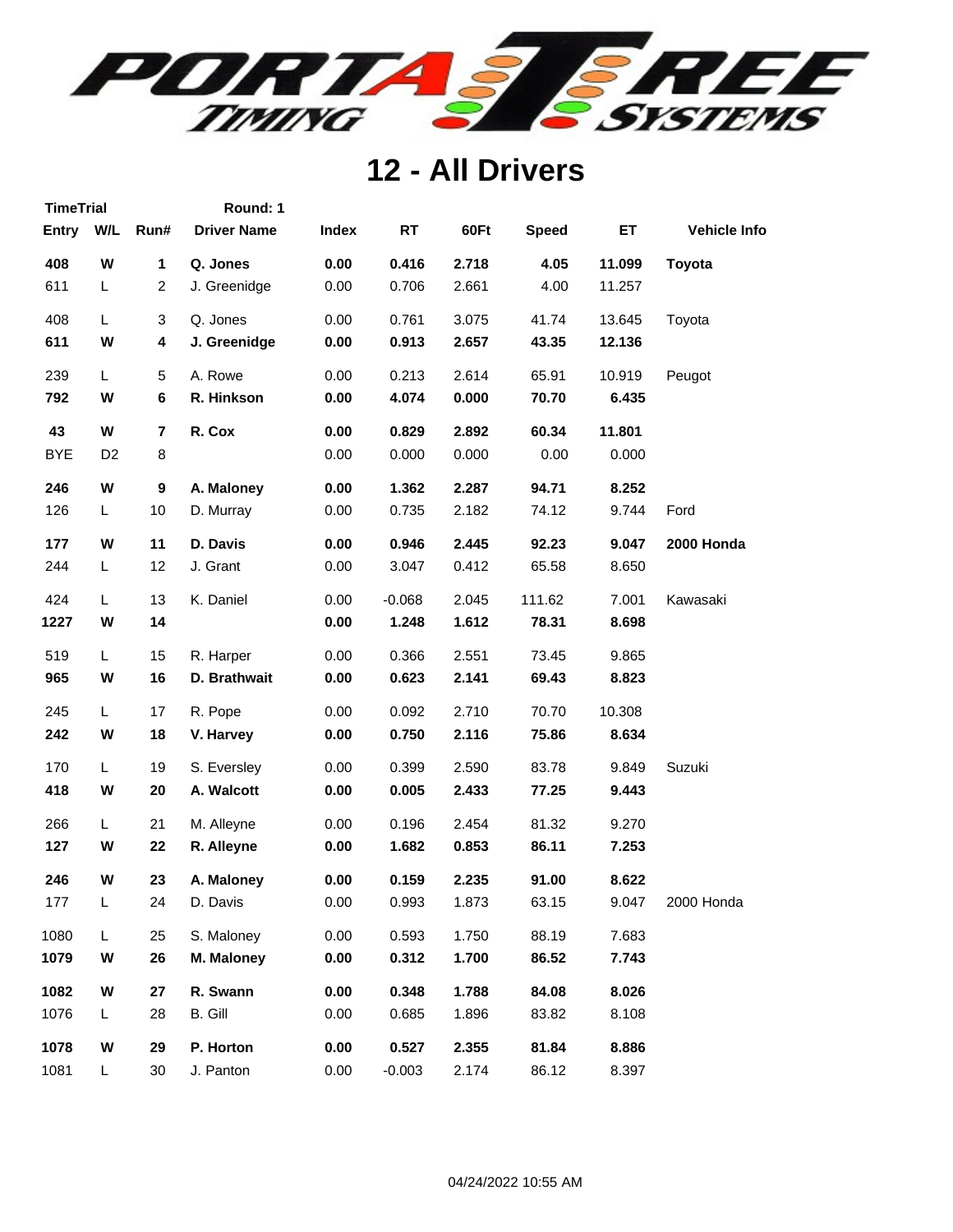

| <b>TimeTrial</b>         |                |      | Round: 1           |              |           |       |              |        |                     |
|--------------------------|----------------|------|--------------------|--------------|-----------|-------|--------------|--------|---------------------|
| Entry W/L                |                | Run# | <b>Driver Name</b> | <b>Index</b> | <b>RT</b> | 60Ft  | <b>Speed</b> | ET     | <b>Vehicle Info</b> |
| <b>BYE</b>               | D <sub>2</sub> | 31   |                    | 0.00         | 0.000     | 0.000 | 0.00         | 0.000  |                     |
| 1077                     | W              | 32   | R. Hill            | 0.00         | 0.553     | 1.816 | 87.45        | 7.852  |                     |
| 1082                     | W              | 33   | R. Swann           | 0.00         | 0.235     | 2.090 | 84.19        | 8.374  |                     |
| 1076                     | L.             | 34   | B. Gill            | 0.00         | 23.567    | 1.881 | 84.48        | 8.050  |                     |
| 1080                     | L              | 35   | S. Maloney         | 0.00         | $-0.137$  | 1.775 | 88.51        | 7.689  |                     |
| 1077                     | W              | 36   | R. Hill            | 0.00         | 0.085     | 1.922 | 86.93        | 7.955  |                     |
| 1081                     | W              | 37   | J. Panton          | 0.00         | 0.246     | 1.871 | 83.95        | 8.104  |                     |
| 1078                     | L              | 38   | P. Horton          | 0.00         | 0.048     | 2.161 | 84.23        | 8.379  |                     |
| 1082                     | W              | 39   | R. Swann           | 0.00         | 0.563     | 1.774 | 84.61        | 7.953  |                     |
| 1079                     | L              | 40   | M. Maloney         | 0.00         | $-0.500$  | 1.758 | 0.00         | 3.821  |                     |
| 1081                     | L              | 41   | J. Panton          | 0.00         | 0.176     | 1.923 | 83.64        | 8.126  |                     |
| 1079                     | W              | 42   | M. Maloney         | 0.00         | 0.486     | 1.591 | 86.95        | 7.585  |                     |
| 1078                     | L              | 43   | P. Horton          | 0.00         | 0.212     | 1.851 | 84.33        | 8.022  |                     |
| 1077                     | W              | 44   | R. Hill            | 0.00         | 0.321     | 1.777 | 87.51        | 7.772  |                     |
| 1080                     | W              | 45   | S. Maloney         | 0.00         | 0.171     | 1.736 | 88.33        | 7.631  |                     |
| 1076                     | L.             | 46   | B. Gill            | 0.00         | 0.463     | 1.896 | 83.85        | 8.082  |                     |
| <b>Qualification Run</b> |                |      | Round: 1           |              |           |       |              |        |                     |
| 1076                     | L              | 47   | B. Gill            | 0.00         | $-0.500$  | 0.000 | 0.00         | 65.000 |                     |
| 1077                     | W              | 48   | R. Hill            | 0.00         | 0.201     | 1.748 | 87.47        | 7.726  |                     |
| <b>Qualification Run</b> |                |      | Round: 2           |              |           |       |              |        |                     |
| 1078                     | W              | 49   | P. Horton          | 0.00         | 0.125     | 1.823 | 84.52        | 7.972  |                     |
| 1080                     | L              | 50   | S. Maloney         | 0.00         | $-0.026$  | 1.930 | 88.72        | 7.809  |                     |
| 1081                     | L              | 51   | J. Panton          | 0.00         | 0.109     | 1.879 | 84.38        | 8.079  |                     |
| 1079                     | W              | 52   | M. Maloney         | 0.00         | 0.126     | 1.852 | 86.53        | 7.897  |                     |
| <b>Qualification Run</b> |                |      | Round: 3           |              |           |       |              |        |                     |
| 1082                     | W              | 53   | R. Swann           | 0.00         | $-0.008$  | 2.270 | 33.78        | 21.756 |                     |
| <b>BYE</b>               | D <sub>2</sub> | 54   |                    | 0.00         | 0.000     | 0.000 | 0.00         | 0.000  |                     |
| 246                      | W              | 55   | A. Maloney         | 0.00         | 0.770     | 2.002 | 92.73        | 7.874  |                     |
| 242                      | L              | 56   | V. Harvey          | 0.00         | 0.762     | 1.852 | 86.20        | 8.199  |                     |
| <b>TimeTrial</b>         |                |      | Round: 2           |              |           |       |              |        |                     |
| 519                      | W              | 57   | R. Harper          | 0.00         | 0.043     | 2.596 | 73.12        | 10.024 |                     |
| 792                      | L.             | 58   | R. Hinkson         | 0.00         | 4.855     | 0.000 | 71.47        | 5.433  |                     |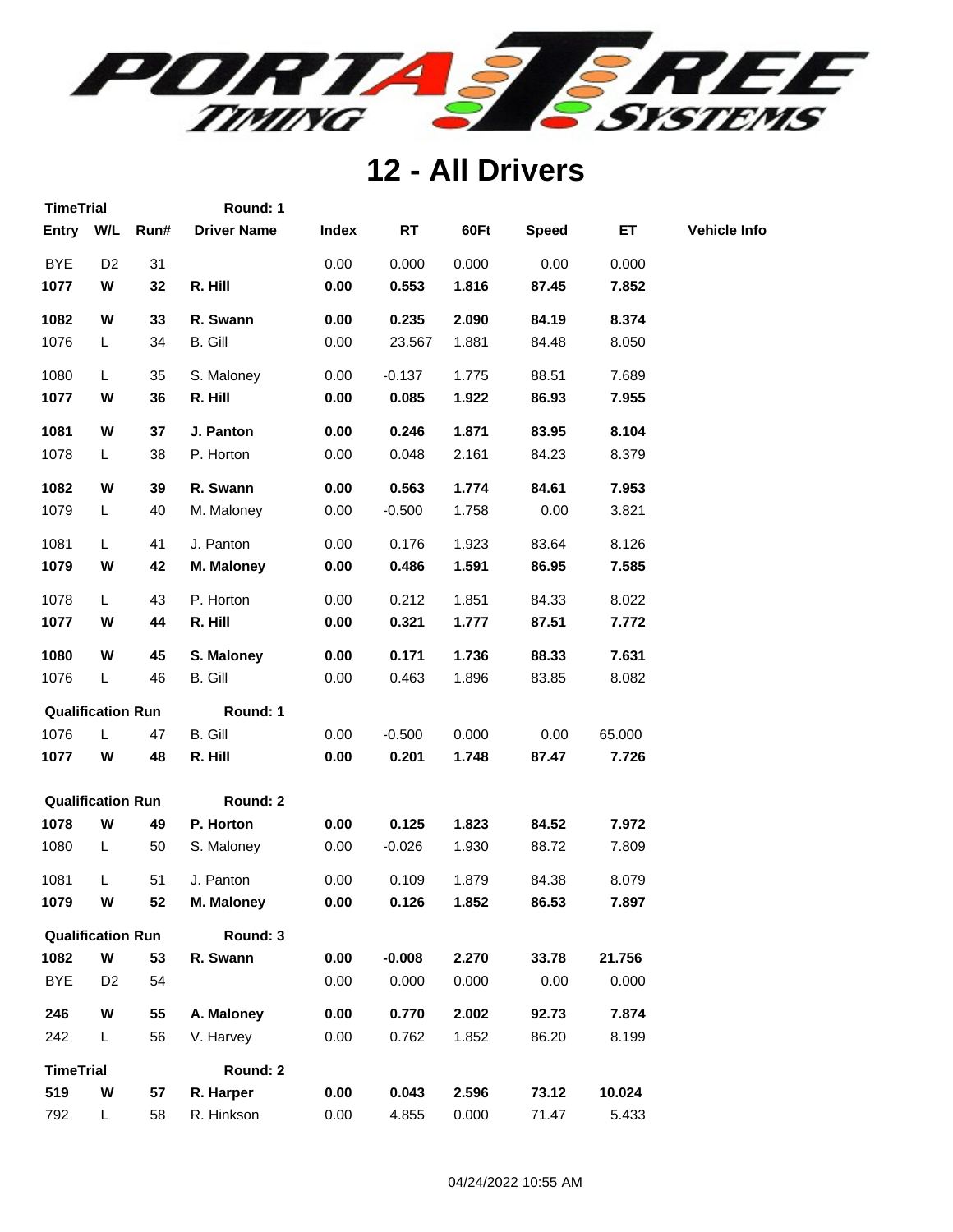

| <b>TimeTrial</b> |                |      | Round: 2           |              |           |       |              |        |                     |
|------------------|----------------|------|--------------------|--------------|-----------|-------|--------------|--------|---------------------|
| <b>Entry</b>     | W/L            | Run# | <b>Driver Name</b> | <b>Index</b> | <b>RT</b> | 60Ft  | <b>Speed</b> | ET     | <b>Vehicle Info</b> |
| 243              | Г              | 59   | O. Priddee         | 0.00         | 0.425     | 2.915 | 60.74        | 11.770 |                     |
| 239              | W              | 60   | A. Rowe            | 0.00         | 0.292     | 2.351 | 68.80        | 10.369 | Peugot              |
| 177              | L              | 61   | D. Davis           | 0.00         | $-0.252$  | 3.014 | 88.16        | 9.823  | 2000 Honda          |
| 126              | W              | 62   | D. Murray          | 0.00         | 0.529     | 2.314 | 71.79        | 10.206 | Ford                |
| 424              | D <sub>2</sub> | 63   | K. Daniel          | 0.00         | 0.000     | 0.000 | 0.00         | 0.000  | Kawasaki            |
| 240              | W              | 64   | T. Belgrave        | 0.00         | 0.611     | 2.379 | 80.99        | 9.233  |                     |
| 424              | W              | 65   | K. Daniel          | 0.00         | 0.178     | 1.973 | 115.61       | 6.821  | Kawasaki            |
| <b>BYE</b>       | D <sub>2</sub> | 66   |                    | 0.00         | 0.000     | 0.000 | 0.00         | 0.000  |                     |
| 1227             | L              | 67   |                    | 0.00         | 0.339     | 2.728 | 74.51        | 11.540 |                     |
| 965              | W              | 68   | D. Brathwait       | 0.00         | 0.392     | 2.189 | 75.36        | 8.695  |                     |
| 127              | W              | 69   | R. Alleyne         | 0.00         | 0.040     | 2.337 | 89.51        | 8.683  |                     |
| 170              | L.             | 70   | S. Eversley        | 0.00         | 0.287     | 2.420 | 83.96        | 9.095  | Suzuki              |
| 611              | W              | 71   | J. Greenidge       | 0.00         | 0.297     | 2.155 | 111.30       | 7.367  |                     |
| 245              | L.             | 72   | R. Pope            | 0.00         | 0.153     | 2.407 | 72.87        | 9.904  |                     |
| 266              | W              | 73   | M. Alleyne         | 0.00         | 0.119     | 2.445 | 82.06        | 9.208  |                     |
| 418              | L              | 74   | A. Walcott         | 0.00         | 3.778     | 0.000 | 77.40        | 6.192  |                     |
| <b>TimeTrial</b> |                |      | Round: 3           |              |           |       |              |        |                     |
| 246              | W              | 75   | A. Maloney         | 0.00         | 0.723     | 1.945 | 90.57        | 9.153  |                     |
| 244              | L              | 76   | J. Grant           | 0.00         | 1.044     | 2.064 | 66.57        | 10.375 |                     |
| 240              | W              | 77   | T. Belgrave        | 0.00         | 0.483     | 2.473 | 81.56        | 9.186  |                     |
| 177              | L              | 78   | D. Davis           | 0.00         | 0.544     | 2.874 | 88.19        | 9.454  | 2000 Honda          |
| 792              | L              | 79   | R. Hinkson         | 0.00         | 0.226     | 2.458 | 69.71        | 10.176 |                     |
| 126              | W              | 80   | D. Murray          | 0.00         | 0.372     | 2.155 | 72.12        | 9.890  | Ford                |
| 245              | L              | 81   | R. Pope            | 0.00         | $-0.051$  | 2.473 | 73.70        | 9.836  |                     |
| 243              | W              | 82   | O. Priddee         | 0.00         | 0.322     | 2.802 | 60.01        | 11.675 |                     |
| 127              | L              | 83   | R. Alleyne         | 0.00         | $-0.100$  | 2.325 | 37.22        | 12.420 |                     |
| 242              | W              | 84   | V. Harvey          | 0.00         | 0.466     | 1.849 | 88.26        | 7.976  |                     |
| 965              | L              | 85   | D. Brathwait       | 0.00         | $-0.032$  | 2.224 | 75.36        | 8.680  |                     |
| 170              | W              | 86   | S. Eversley        | 0.00         | 0.216     | 2.408 | 85.75        | 9.062  | <b>Suzuki</b>       |
| 239              | L              | 87   | A. Rowe            | 0.00         | 0.025     | 2.564 | 65.48        | 11.092 | Peugot              |
| 266              | W              | 88   | M. Alleyne         | 0.00         | 0.170     | 2.241 | 80.65        | 9.019  |                     |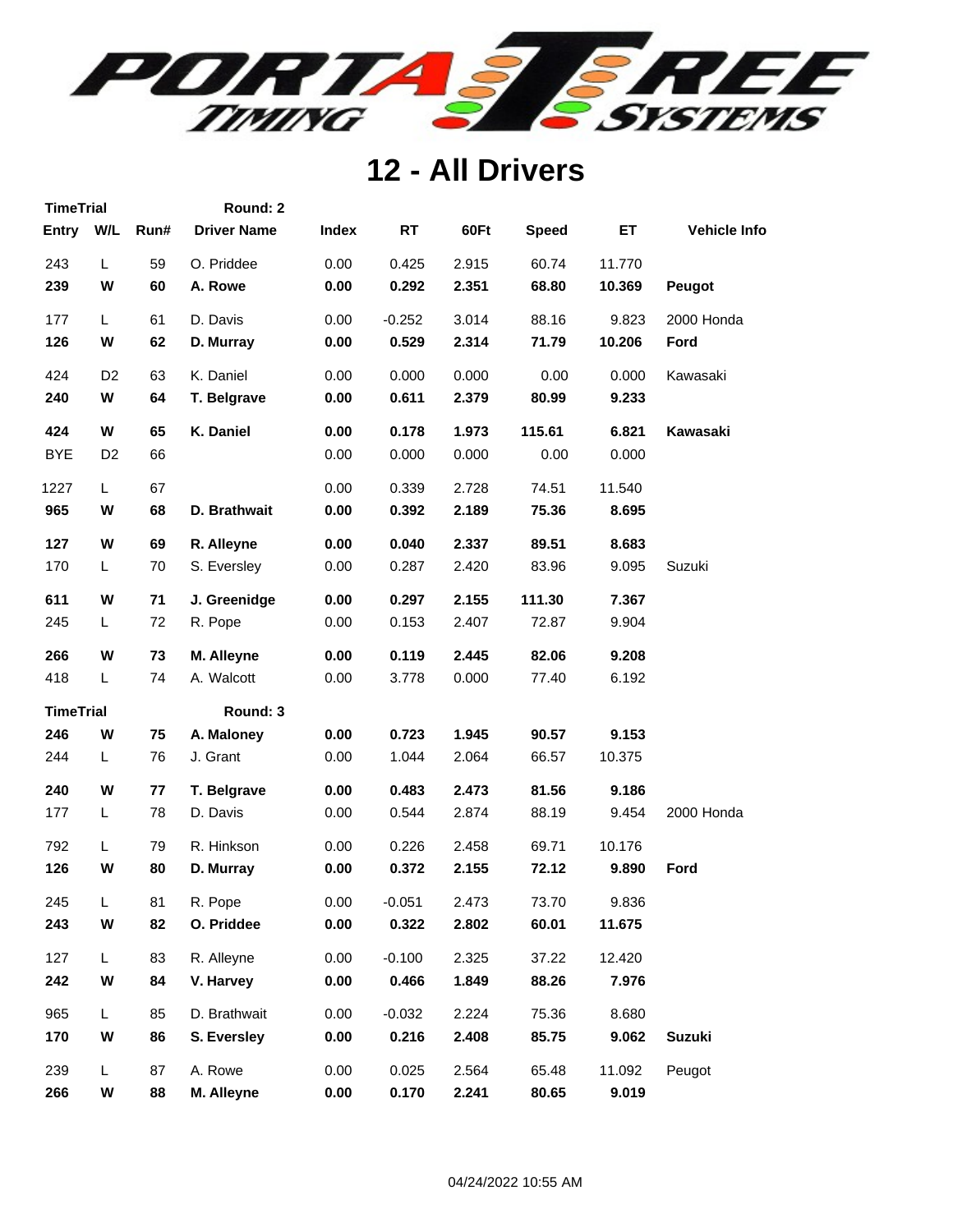

| <b>TimeTrial</b> |                          |      | Round: 3           |       |           |       |              |        |                     |
|------------------|--------------------------|------|--------------------|-------|-----------|-------|--------------|--------|---------------------|
|                  | W/L<br><b>Entry</b>      | Run# | <b>Driver Name</b> | Index | <b>RT</b> | 60Ft  | <b>Speed</b> | ET.    | <b>Vehicle Info</b> |
| 519              | L                        | 89   | R. Harper          | 0.00  | $-0.372$  | 2.450 | 73.84        | 9.881  |                     |
| 611              | W                        | 90   | J. Greenidge       | 0.00  | 0.420     | 1.876 | 112.51       | 6.932  |                     |
| <b>BYE</b>       | D <sub>2</sub>           | 91   |                    | 0.00  | 0.000     | 0.000 | 0.00         | 0.000  |                     |
| 424              | W                        | 92   | K. Daniel          | 0.00  | 0.322     | 1.837 | 116.41       | 6.649  | Kawasaki            |
|                  | <b>Qualification Run</b> |      | Round: 4           |       |           |       |              |        |                     |
| 177              | W                        | 93   | D. Davis           | 0.00  | 0.317     | 2.727 | 91.40        | 9.282  | 2000 Honda          |
| 244              | L                        | 94   | J. Grant           | 0.00  | 0.543     | 2.427 | 49.44        | 11.149 |                     |
| 243              | L                        | 95   | O. Priddee         | 0.00  | 0.012     | 2.847 | 60.12        | 11.715 |                     |
| 965              | W                        | 96   | D. Brathwait       | 0.00  | 0.027     | 2.233 | 90.30        | 8.344  |                     |
| 245              | L.                       | 97   | R. Pope            | 0.00  | $-0.066$  | 2.604 | 71.48        | 10.267 |                     |
| 792              | W                        | 98   | R. Hinkson         | 0.00  | $-0.186$  | 2.707 | 67.61        | 10.650 |                     |
| 240              | L.                       | 99   | T. Belgrave        | 0.00  | 0.228     | 2.436 | 33.33        | 13.575 |                     |
| 519              | W                        | 100  | R. Harper          | 0.00  | 0.296     | 2.313 | 74.66        | 9.519  |                     |
| 126              | W                        | 101  | D. Murray          | 0.00  | 0.240     | 2.288 | 69.46        | 10.581 | Ford                |
| 239              | L                        | 102  | A. Rowe            | 0.00  | $-0.029$  | 2.539 | 68.19        | 10.547 | Peugot              |
| 242              | W                        | 103  | V. Harvey          | 0.00  | 0.001     | 1.930 | 86.55        | 8.411  |                     |
| 127              | L                        | 104  | R. Alleyne         | 0.00  | 0.045     | 2.162 | 91.32        | 8.431  |                     |
| 1076             | L                        | 105  | B. Gill            | 0.00  | 1.481     | 2.546 | 85.14        | 8.660  |                     |
| 1082             | W                        | 106  | R. Swann           | 0.00  | 0.725     | 2.011 | 84.31        | 8.229  |                     |
| 247              | L.                       | 107  | M. Blackett        | 0.00  | 0.557     | 2.470 | 70.46        | 9.616  |                     |
| 266              | W                        | 108  | M. Alleyne         | 0.00  | 0.439     | 2.156 | 80.31        | 9.010  |                     |
| 241              | L.                       | 109  | C. Forde           | 0.00  | 0.262     | 2.551 | 72.94        | 10.725 |                     |
| 424              | W                        | 110  | K. Daniel          | 0.00  | 0.381     | 1.850 | 116.55       | 6.691  | Kawasaki            |
|                  | <b>TimeTrial</b>         |      | Round: 4           |       |           |       |              |        |                     |
| 1078             | L                        | 111  | P. Horton          | 0.00  | 0.067     | 1.885 | 84.21        | 8.078  |                     |
| 1081             | W                        | 112  | J. Panton          | 0.00  | 0.063     | 0.000 | 0.00         | 0.023  |                     |
| 1079             | W                        | 113  | <b>M. Maloney</b>  | 0.00  | 0.162     | 1.902 | 86.36        | 7.938  |                     |
| 1082             | L                        | 114  | R. Swann           | 0.00  | 0.318     | 1.954 | 83.57        | 8.157  |                     |
| 1076             | L                        | 115  | B. Gill            | 0.00  | 0.217     | 1.934 | 85.55        | 8.032  |                     |
| 1080             | W                        | 116  | S. Maloney         | 0.00  | 0.248     | 1.928 | 88.94        | 7.818  |                     |
|                  |                          |      |                    |       |           |       |              |        |                     |